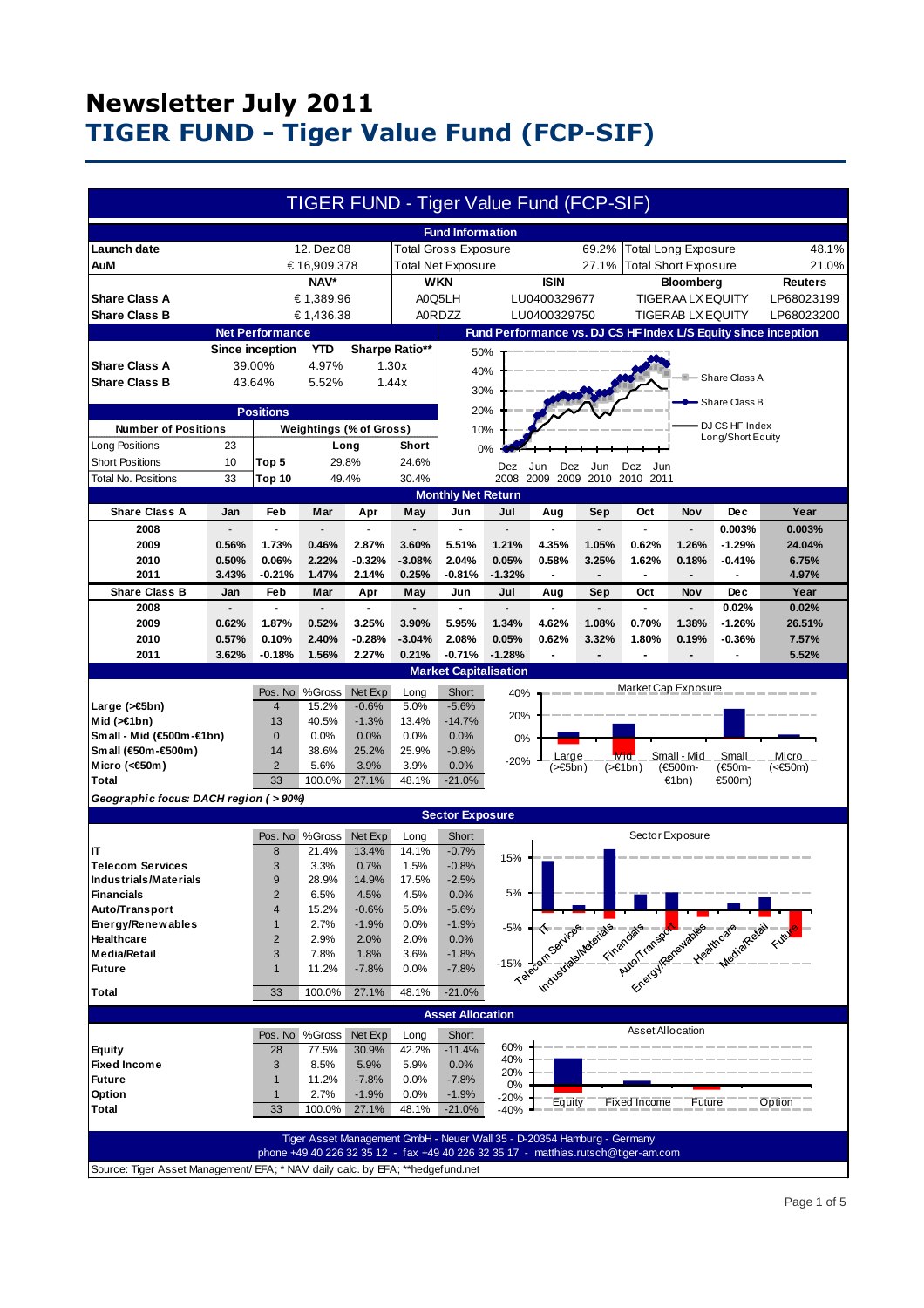# **Tiger Value Fund – July 2011**

## **O Returns: -1.32% (class A)/-1.28% (class B)**

 In July the Tiger Value Fund had a negative net return of 1.32% for share class A and 1.28% for share class B, making a cumulative positive net return of +4.97% / +5.52% in the year-to-date and  $+39.00\%$  /  $+43.64\%$  since inception (share class A/B).

### **O Commentary: Performance burdened by weak markets and one-off**

In overall weak equity markets the decline of the Fund's long positions could not get fully compensated by our short positions. We continued to keep our low net exposure of around 27% (23% beta-adjusted) and gross exposure of around 69%.

With our Sharpe Ratio of 1.44 (class B) and 1.30 (class A) we are still ranked no. 45 and 61 out of 1,661 long/short equity hedge funds worldwide at www.hedgefund.net.

While our best performer bet-at-home added only +14bp to the Fund's performance, Loewe our worst stock pick cost the fund -84bp in July after the company suffered from a 25% declining European TV market in 2011. Given Loewe's new innovative products, solid balance sheet, undemanding valuation and the upcoming positive news flow we kept the position. Among many smaller loss makers BWIN.Party and Gigaset also lost substantial ground and cost the fund another - 46bp.

Our single shorts contributed positively with +82bp mainly due to some companies which suffered as their Q2 financials and outlooks couldn't cope with exaggerated market expectations. Also our MDAX Future hedge attributed positively with +25bp.

### **O Discussion: Tipp24 – record earnings, strong cash flows, defensive**

Since the launch of the Tiger Value Fund we have been invested in Tipp24 (TIM,  $\epsilon$ 30). This is a typical core investment for the Fund where we scaled in and out several times but always kept a larger position. As the European market leader for German lottery (> 60% market share), we believe that the company will be one of the key beneficiaries once the new German treaty on gambling potentially becomes effective in 2012.

Tipp24 reported record earnings for Q2 and could in our view even post full year results which are 30-50% above consensus as larger jackpots in H2 may surprise positively on revenues and earnings. In addition the company has a very low correlation with economic cycles; therefore a potential recession should not affect the company's growth prospects.

On our numbers Tipp24s valuation looks undemanding trading on cash adj. PER2011 of 3x and therefore discounting a negative legal outcome of the new treaty on gambling in Germany. We believe that the discount to our fair value will vanish once German politicians finalized their new treaty on gambling in fall 2011. This will allow Tipp24 to start marketing campaigns in Germany with no serious competition for the next 12 months. We believe that this strong positioned company with  $> 20\%$  growth rates, FCF Yields  $> 30\%$  and a potential extraordinary dividend pay-out of 8-10 Euro per share in 2012 is an excellent defensive investment with ample upside potential.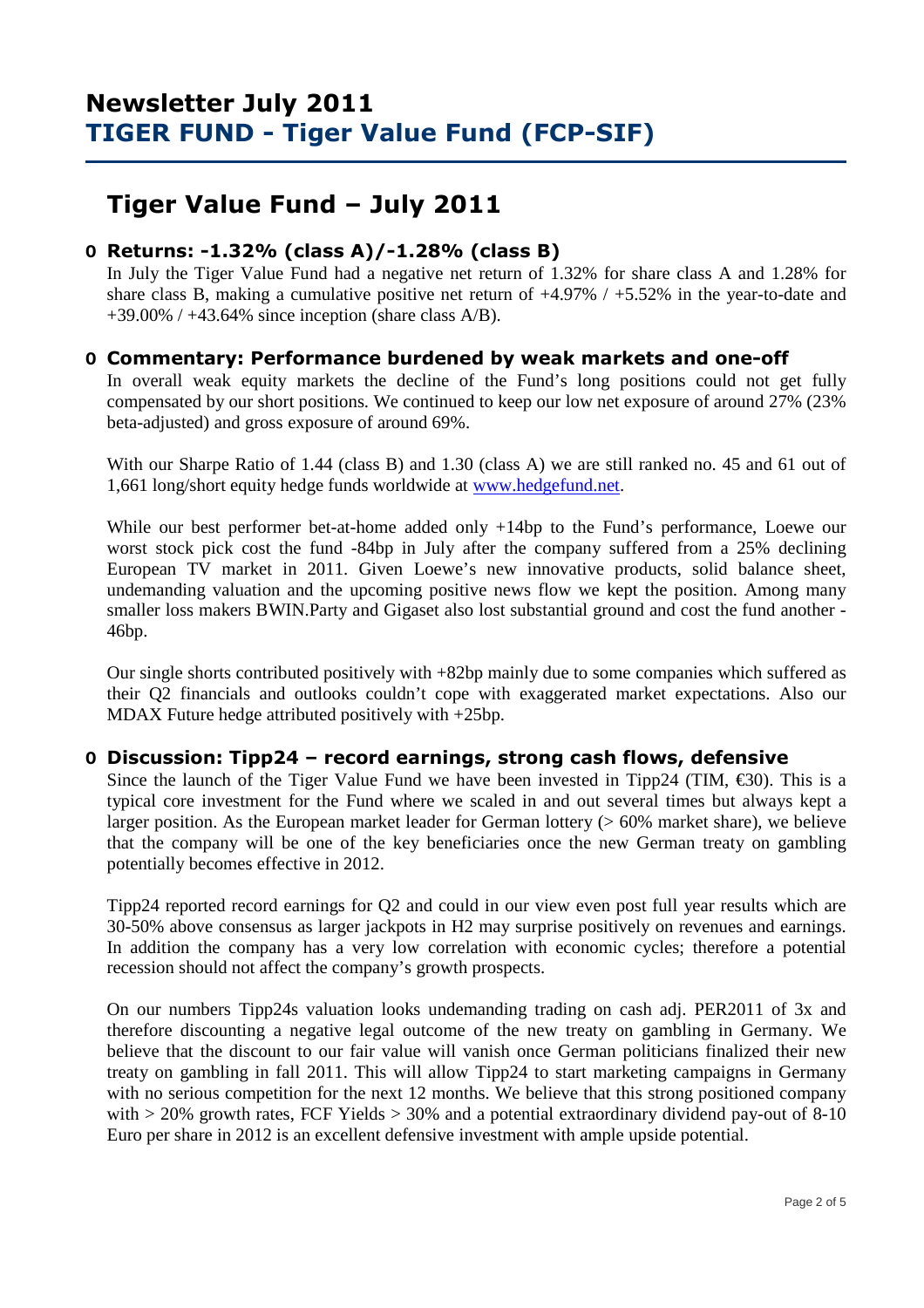### **o Outlook: Debt crises ongoing. Buying opportunities?**

Despite the downgrade of the US debt, continuing problems in Europe, and deceleration in EM, thus far, earnings revisions were surprisingly benign. It is difficult to gauge the downside risk to earnings of further economic deceleration but stocks definitely "overshot" on the downside last week. This was a short-term buying opportunity and we would expect further opportunities to arise as equity markets should stay highly volatile until US and European politicians have found a clear response to their debt problems.

We are constantly monitoring the underlying fundamentals and upcoming catalysts of our existing positions, and have identified new attractive long and short ideas for the coming months. Short-term we will continue to de-risk the Fund by lowering the exposure to protect the assets of our investors and will patiently wait for our opportunities.

We are very pleased with our new subscriptions which should lift the Tiger Value Fund assets substantially over the coming months. Our next subscription deadline for the Tiger Value Fund is 24 August 2011, 5pm.

If you require further information or have any questions regarding the fund, how to invest in the fund or anything else please feel free to contact us via phone at +49(0)402263235-12 or e-mail at matthias.rutsch@tiger-am.com.

## *The Tiger Value Fund Desk, 16th August 2011.*

 *Matthias Rutsch Marc Schädler*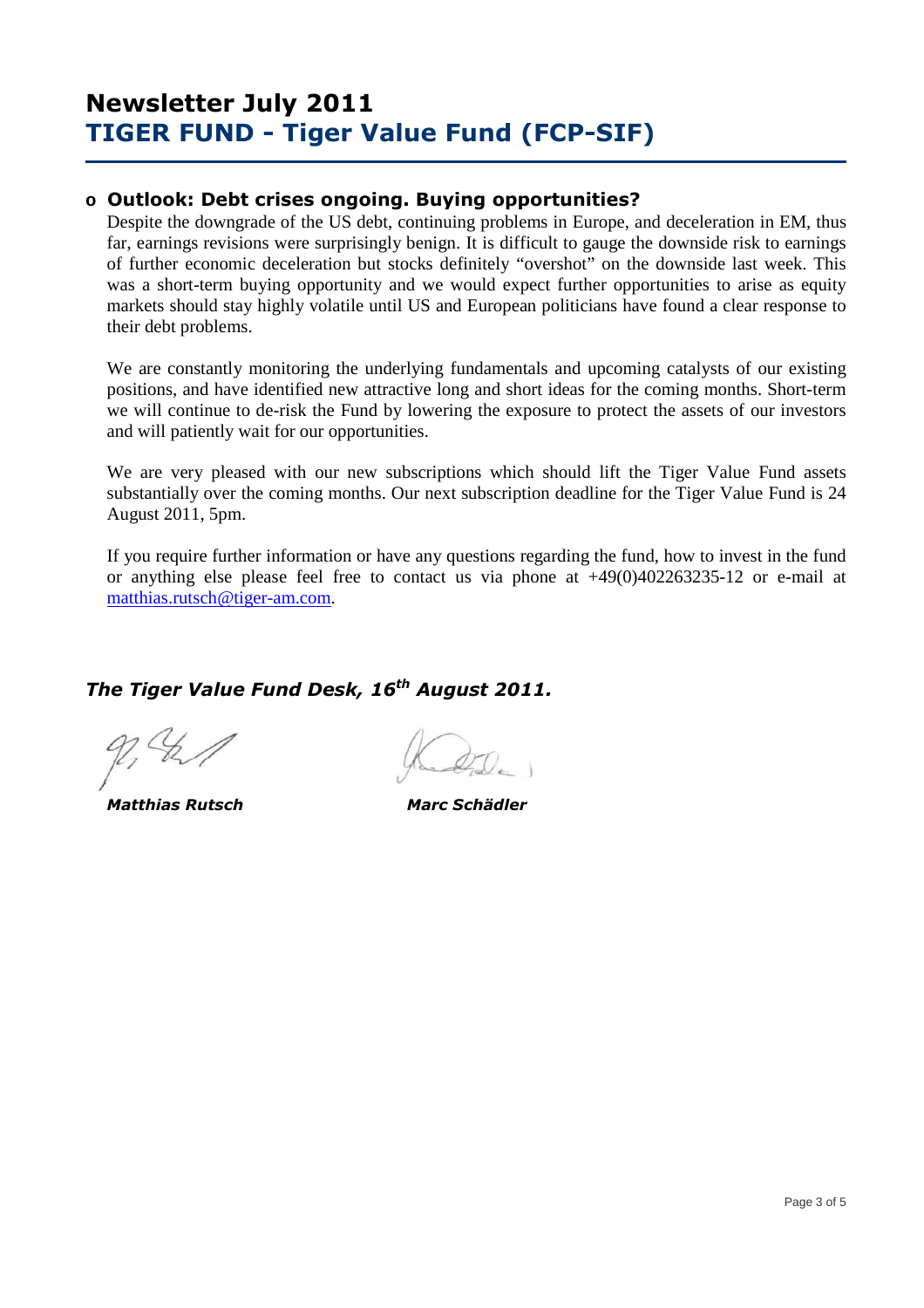### **Objectives**

The objective is to identify undervalued companies with external catalysts and/or initiate pro-active measures to create shareholder value. The fund aims for a 5 year return of 10-15% p.a. with strong focus on capital preservation.

### **Investment Strategy**

The Investment Advisor is a fundamental long-short equity stock-picker. The fund seeks undervalued small and midcap companies where a number of issues, which in our opinion can be improved, are sub-optimizing the company's public market value. For each position we perform a detailed research process including a 360 degree research approach and 10 point scoring system.

The managers foresee a direct dialog with the company as well as with other shareholders to support management to initiate value creating measures. Their partner network i.e. other shareholders, consultants, sector experts, media etc. will help to impact positive change.

The fund intends to engage in 15-30 long investments with a target net long exposure of around 50%. The geographic focus is likely to be Germany, Switzerland and Austria.

| <b>Fund Information</b>   |                               | <b>Fee Structure and Risk Management</b> |                           |  |  |  |  |
|---------------------------|-------------------------------|------------------------------------------|---------------------------|--|--|--|--|
| Currency                  | <b>EUR</b>                    | Admin/Custodian Fee                      | Up to 0.49%               |  |  |  |  |
| Legal Entity              | <b>FCP-SIF</b>                | Advisory (Mgmt) Fee                      |                           |  |  |  |  |
| <b>Fund Domicile</b>      | Luxembourg                    | Share Class A                            | 2.0%                      |  |  |  |  |
| <b>Fund Structure</b>     | Open-ended multi-class        | Share Class B                            | 1.5%                      |  |  |  |  |
| Style mandate             | Long/Short and Value Activist | Performance Fee                          |                           |  |  |  |  |
| <b>Investment Minimum</b> |                               | Share Class A                            | 20%                       |  |  |  |  |
| Share Class A             | € 125,000                     | Share Class B                            | 15%                       |  |  |  |  |
| Share Class B             | € 5,000,000                   | Hurdle Rate                              | None                      |  |  |  |  |
| Sub. Frequency            | Monthly                       | <b>Highwater Mark</b>                    | Yes.                      |  |  |  |  |
| Red. Frequency            | Monthly                       | Eligible Investors                       | See Issue Document        |  |  |  |  |
| <b>Redemption Notice</b>  |                               | Leverage                                 | Maximum 200% of NAV       |  |  |  |  |
| Share Class A             | 3 months                      | Fund Benchmark                           | DJ CS HF Index L/S Equity |  |  |  |  |
| Share Class B             | 6 months                      |                                          |                           |  |  |  |  |

#### **Fund Advisor Details and Service Providers**

| <b>Investment Advisor</b> | Tiger Asset Management GmbH; Neuer Wall 35; D-20354 Hamburg        |
|---------------------------|--------------------------------------------------------------------|
| <b>Contact</b>            | Matthias Rutsch, +49 40 226 32 35 12, matthias.rutsch@tiger-am.com |
| <b>Sub-Advisor</b>        | PHZ Privat- und Handelsbank Zürich AG                              |
| <b>Management Company</b> | Alceda Fund Management SA                                          |
| <b>Prime Broker</b>       | SEB AB                                                             |
| <b>Administrator</b>      | European Fund Administration SA                                    |
| <b>Custodian</b>          | SEB SA                                                             |
| <b>Auditor</b>            | <b>PriceWaterhouseCoopers</b>                                      |